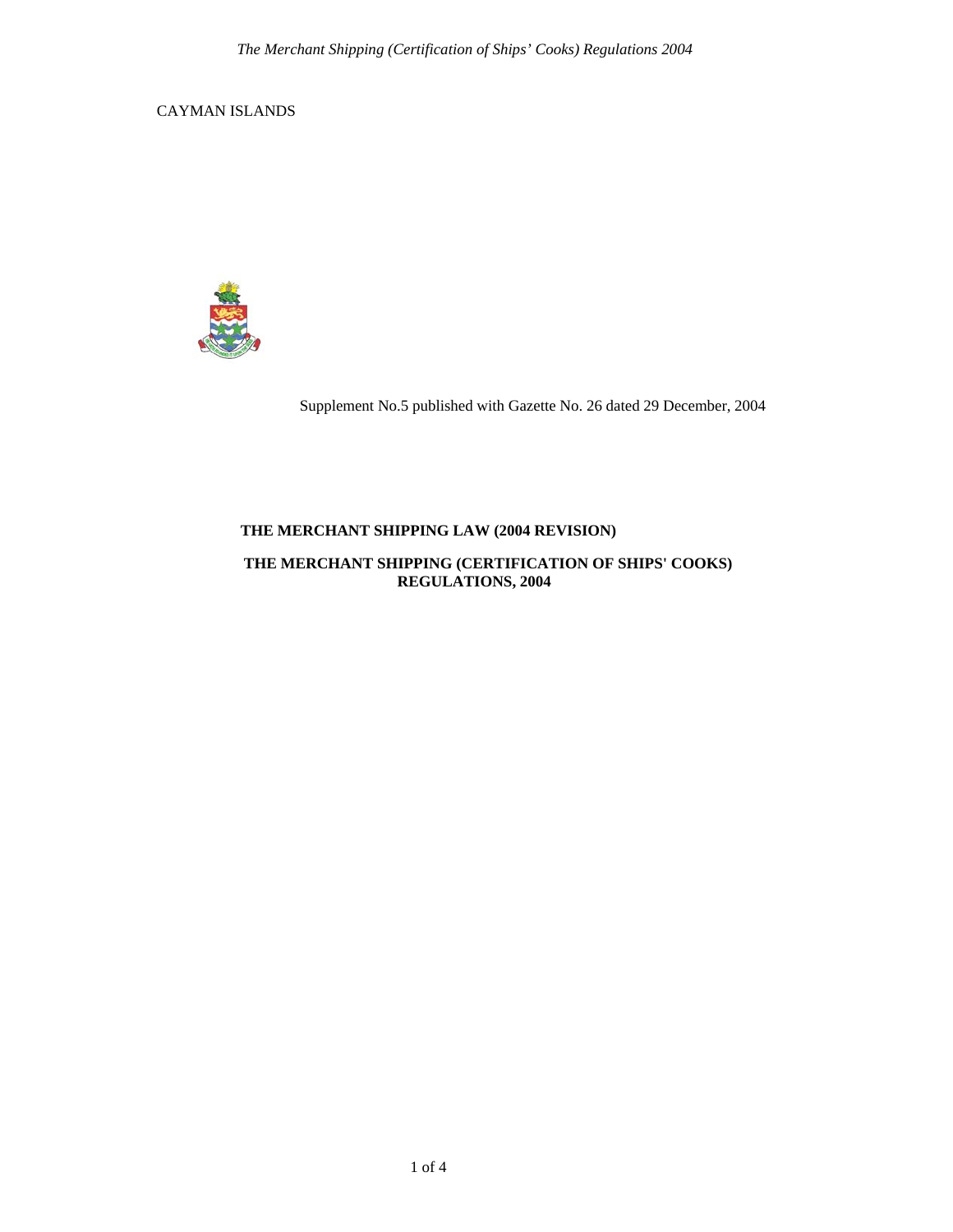### **ARRANGEMENT OF REGULATIONS**

- <span id="page-1-0"></span>1. [Citation](#page-2-0).
- 2. [Interpretation](#page-2-0).<br>3. Application and
- 3. [Application and exemptions.](#page-2-0)<br>4. Approval of institutions and of
- 4. [Approval of institutions and certificates.](#page-2-0)<br>5. Qualifications for issue of certificate of c
- 5. [Qualifications for issue of certificate of competency](#page-2-0).<br>6. Requirements for issue of certificate of competency.
- [Requirements for issue of certificate of competency](#page-2-0).
- 7. [Certificate equivalent to a certificate of competency.](#page-3-0)<br>8. Recognition of existing certificates of competency.
- [Recognition of existing certificates of competency.](#page-3-0)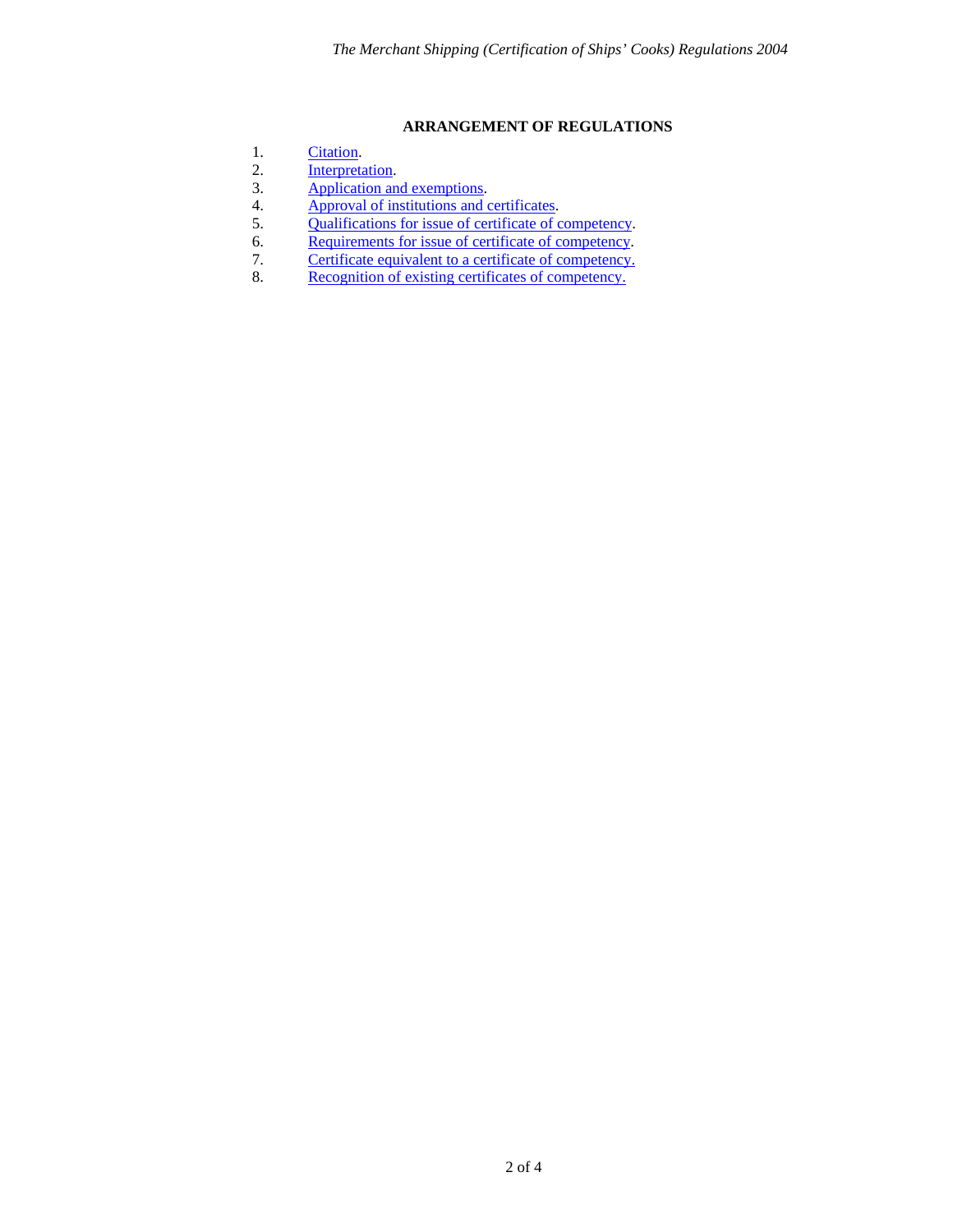# **THE MERCHANT SHIPPING LAW (2004 REVISION)**

#### **THE MERCHANT SHIPPING (SAFETY OF NAVIGATION) REGULATIONS, 2004**

The Governor, in exercise of the powers conferred on him by sections 111 and 459 of the Merchant Shipping Law (2004 Revision) makes the following Regulations:

<span id="page-2-0"></span>

| Citation                                                    | 1. These Regulations may be cited as the Merchant Shipping (Certification of Ships' Cooks)<br>Regulations, 2004.                                                                                                                                                                                                                                                 |
|-------------------------------------------------------------|------------------------------------------------------------------------------------------------------------------------------------------------------------------------------------------------------------------------------------------------------------------------------------------------------------------------------------------------------------------|
| Interpretation                                              | 2. In these Regulations unless the context otherwise requires -                                                                                                                                                                                                                                                                                                  |
|                                                             | "approved" means approved by the Director in accordance with regulation 4; and                                                                                                                                                                                                                                                                                   |
|                                                             | "GRT" in relation to a ship, means its gross register tonnage; and the gross tonnage of a ship having<br>alternative gross tonnages shall be taken to be the larger of these tonnages.                                                                                                                                                                           |
| Application<br>and exemptions                               | 3. (1) Subject to paragraph (2), every Cayman Islands ship of one thousand GRT or over (other than a<br>fishing vessel or pleasure vessel) which goes to sea shall carry a cook who is qualified in<br>accordance with regulation 4 and who is the holder of a certificate of competency issued under<br>regulation 6 or is recognised under regulation 9 or 10. |
|                                                             | (2) The Director may grant exemptions from all or any of these regulations (as may be specified in<br>the exemption) for the cases or individual cases on such terms (if any) as he may so specify and<br>may, subject to giving reasonable notice, alter or cancel any such exemption.                                                                          |
| Approval of<br>Institutions<br>and certificates             | 4. The Director may specify -                                                                                                                                                                                                                                                                                                                                    |
|                                                             | (a) schools of cookery or other such institutions, courses of training and examinations in cookery<br>or catering or bread making held by such schools or institutions; and                                                                                                                                                                                      |
|                                                             | (b) certificates other than documents which show attendance at such courses or the passing of<br>such examinations, which shall be approved institutions, courses of training, examinations and<br>certificates for the purpose of these regulations,                                                                                                            |
| Qualifications for<br>issue of certificate<br>of competency | 5. Subject to regulations 9 and 10, in order to be qualified as a ship's cook for the purpose of regulation<br>3, a person shall have attained the age of twenty years and have passed an approved examination for<br>the ship's cook at an approved school of cookery or other approved like institution and                                                    |
|                                                             | (a) have attended an approved course of training for ships' cooks at an approved school of<br>cookery or other approved institution and have served for not less than one year at the sea in the<br>rating of second cook or cook assistant;                                                                                                                     |
|                                                             | (b) have served for not less than five years at sea, of which at least four years have been in the<br>rating of second cook or cook assistant; or                                                                                                                                                                                                                |
|                                                             | (c) have served for not less than five years at sea in the catering department in the rating of<br>steward or stewardess or in higher rating and have completed an approved course of training for<br>ships' cooks.                                                                                                                                              |
| Requirements for<br>issue of certificate<br>of competency   | 6. (1) A person who complies with the requirements of regulation 5 may apply to an approved<br>institution for a certificate of competency as a ship's cook.                                                                                                                                                                                                     |
|                                                             | (2) Before the issue of any such certificate, the Director may require the applicant to produce to an<br>approved institution-                                                                                                                                                                                                                                   |
|                                                             | (a) such certificates of discharge and such other certificates signed by the masters or owners of<br>ships in which the applicant has served as may be necessary to establish to the satisfaction of the<br>approved institution that the applicant has completed the appropriate qualifying sea service under<br>regulation 5; and                              |